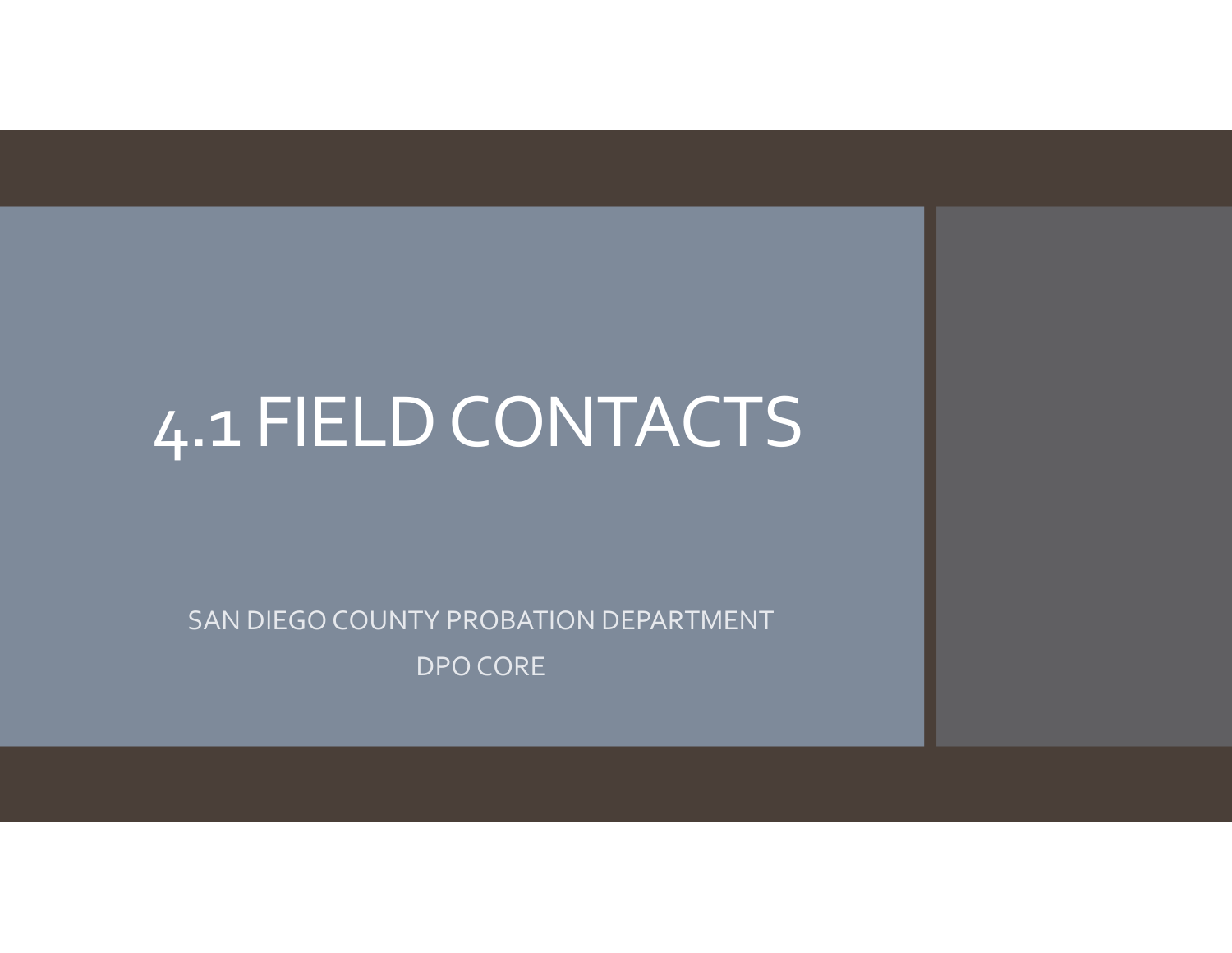# OBJECTIVES

 $\triangleright$  4.1.1 Identify situations that may require collaboration with law enforcement agencies

 $\triangleright$  4.1.2 Identify key information to consider before making <sup>a</sup> field contact

 $\geq 4.1.3$  Identify safety equipment that may be needed by officers in the field

 $\triangleright$  4.1.4 Identify safety risks that may be encountered during <sup>a</sup> search of <sup>a</sup> residence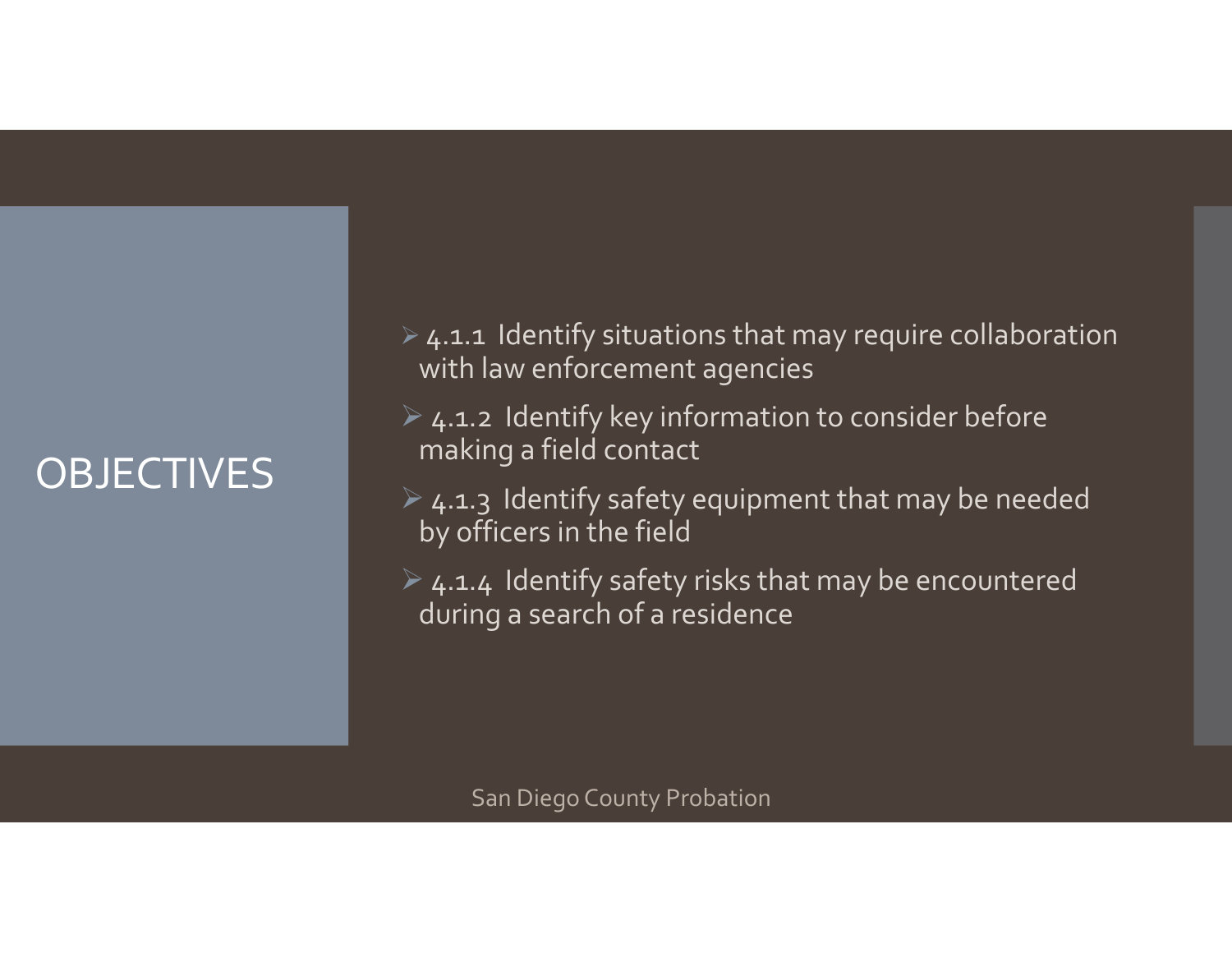#### GROUP ACTIVITY

1. Assign each group one section of <sup>P</sup> & <sup>P</sup> 518: Field Officer Safety

2. Report out on each section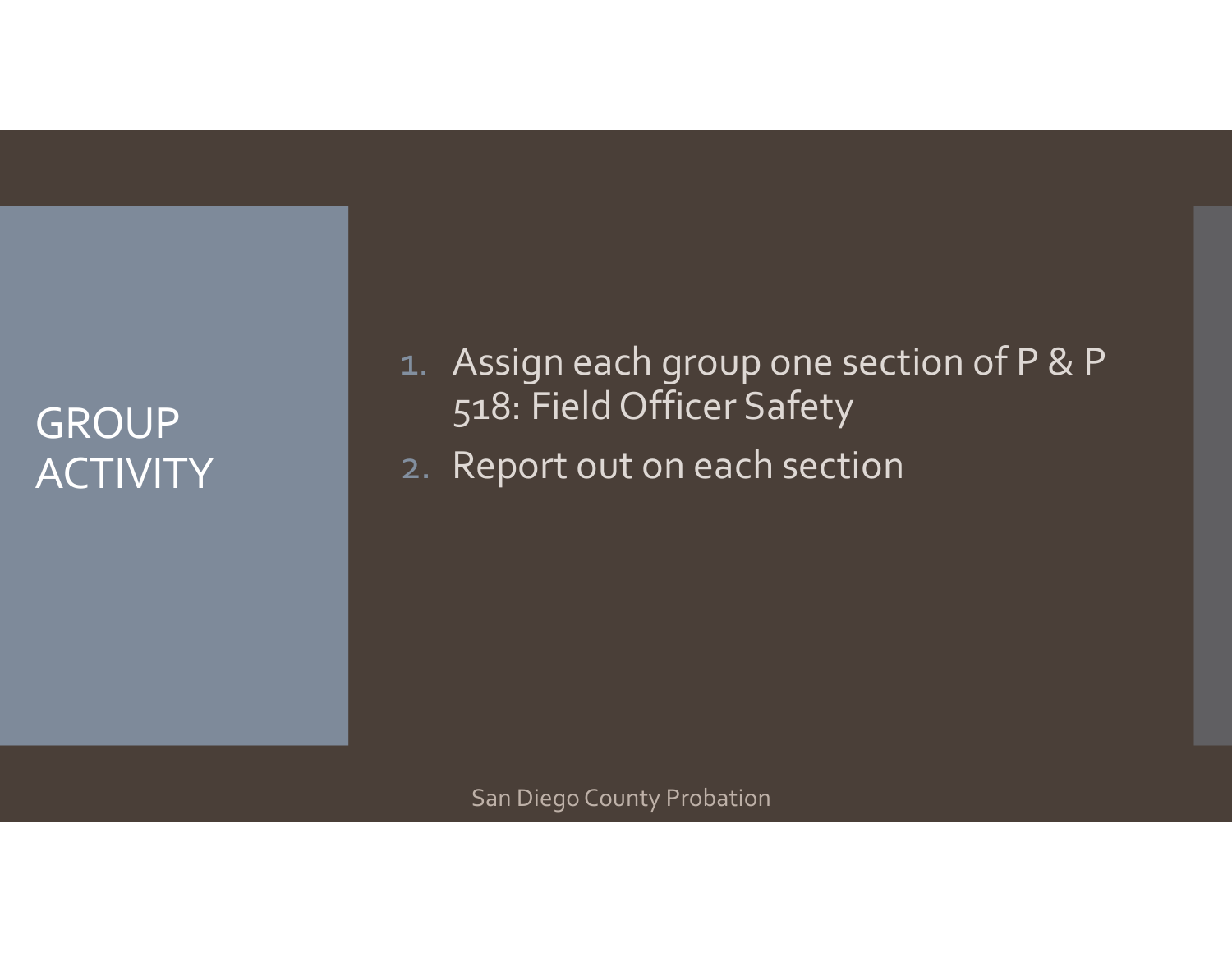#### OUTSIDEAGENCY COLLABORATION

- Police Department
- Sheriff's Department
- **❖ DOJ: ATF/DEA/FBI**
- Fire Department/HAZMAT
- Child Protective Services
- PERT (Psychiatric Emergency Response Team)
- Code Enforcement
- Animal Control
- **☆ Parole**
- MetropolitanTransit System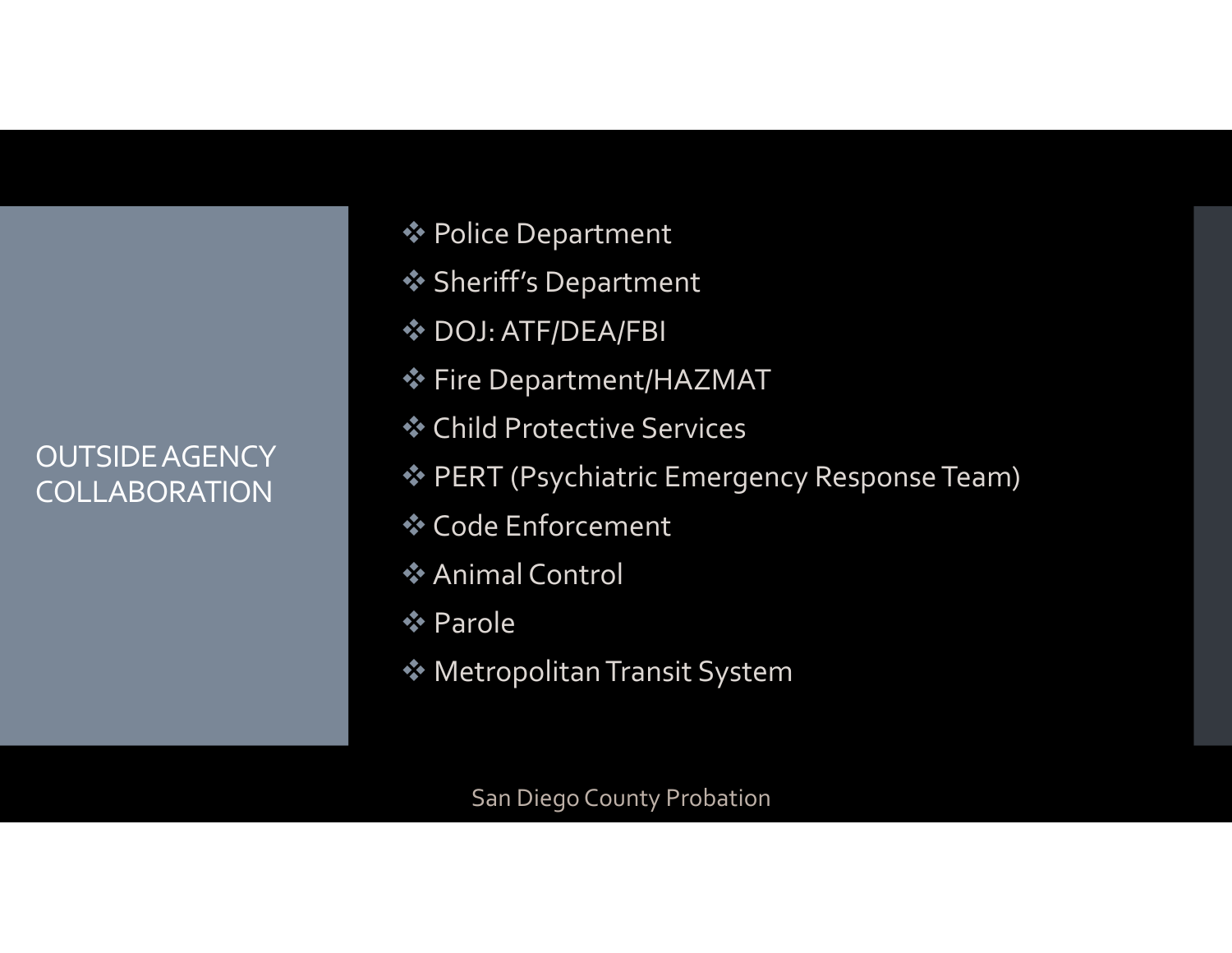### GROUP **ACTIVITY**

1.Assign each group an outside agency

2. Each group will give an example of <sup>a</sup> situation in which our department may need to collaborate with the assigned agency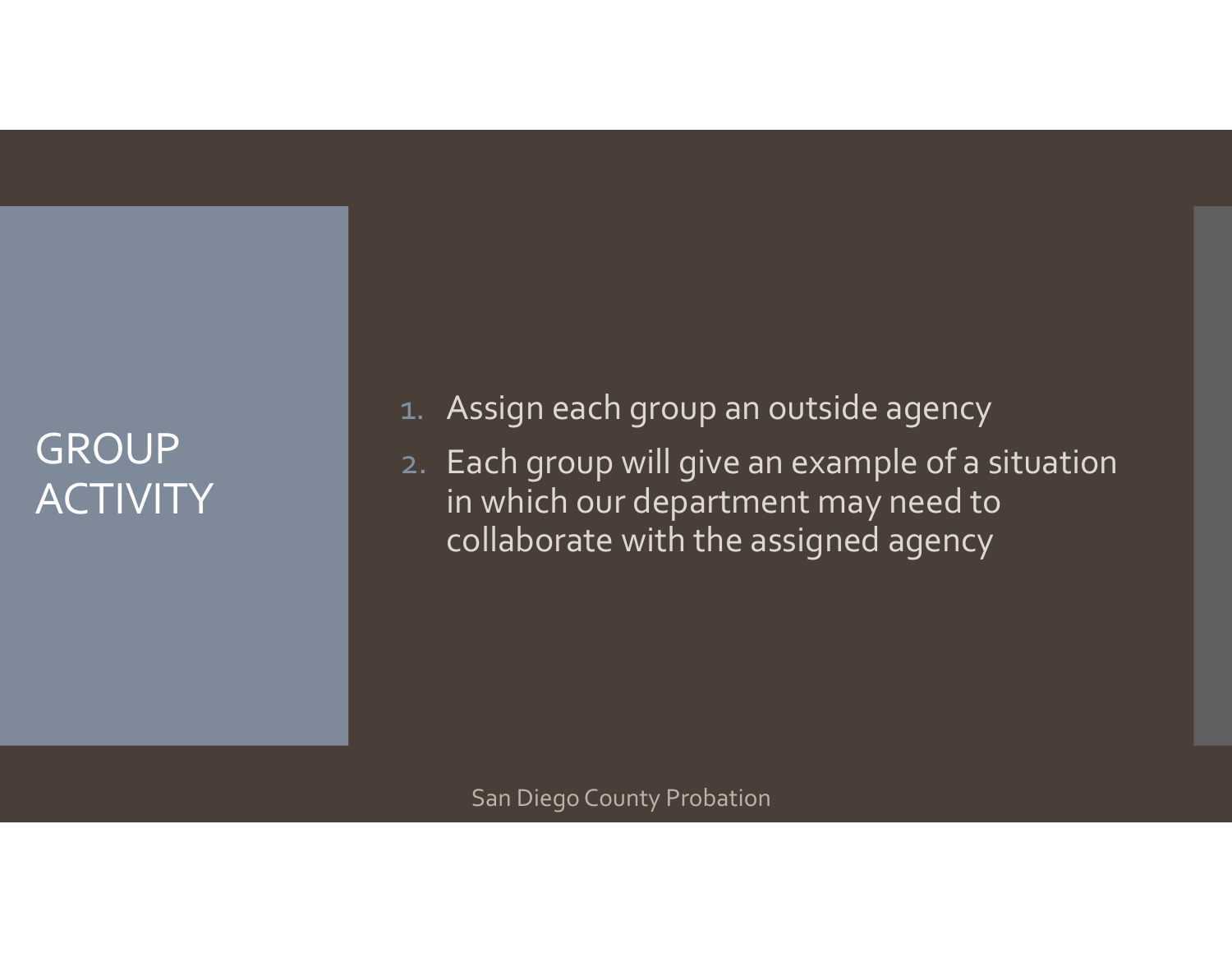# TYPESOF FIELD CONTACTS

**☆ HOME ❖ SCHOOL** TREATMENT PROGRAMS (Outpatient/Inpatient) **❖ SOBER LIVING PROBATION OFFICE** SPONTANEOUS FIELD INTERVIEW (FI)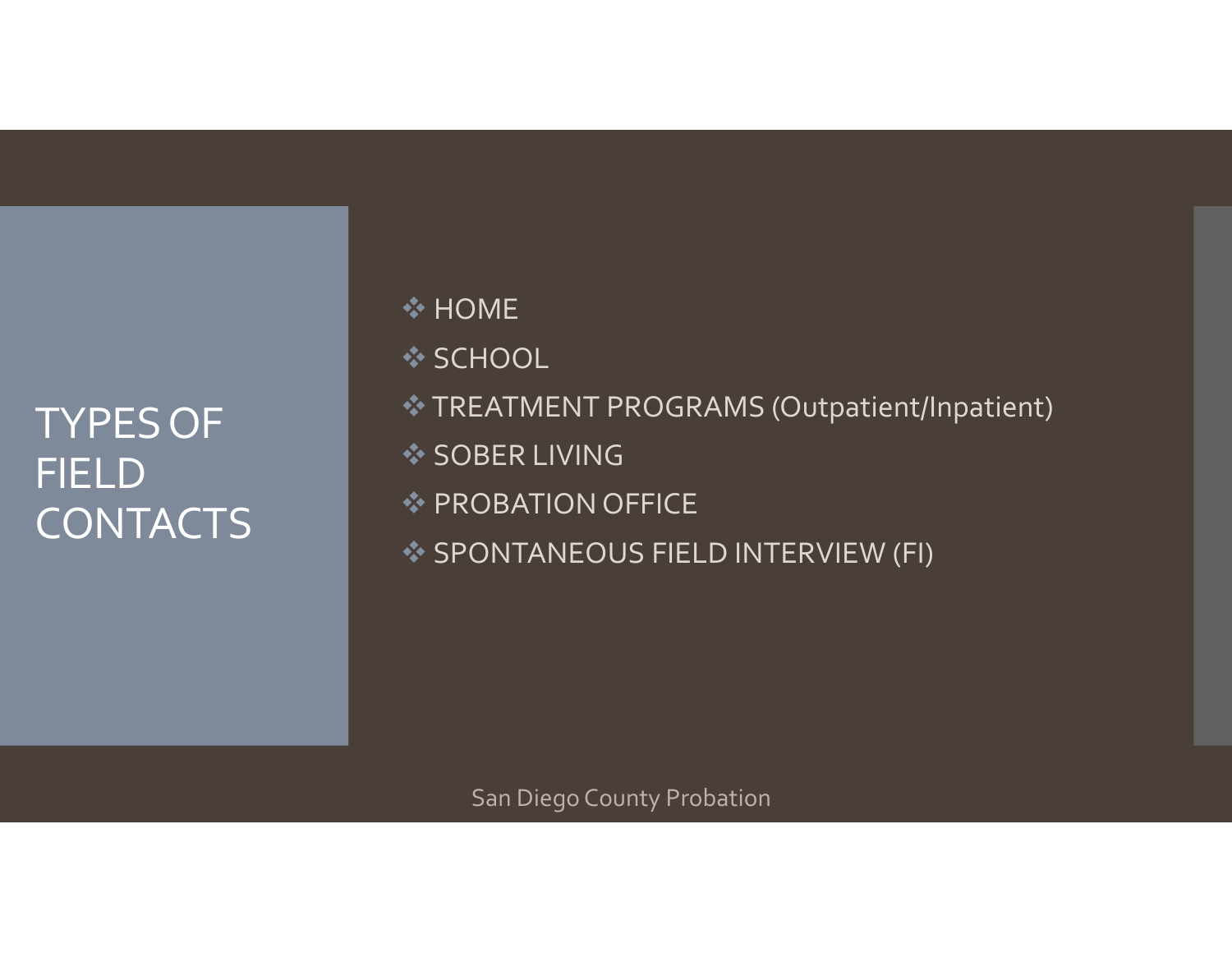#### FIELD PACKETS

What do you need before you visit an offender?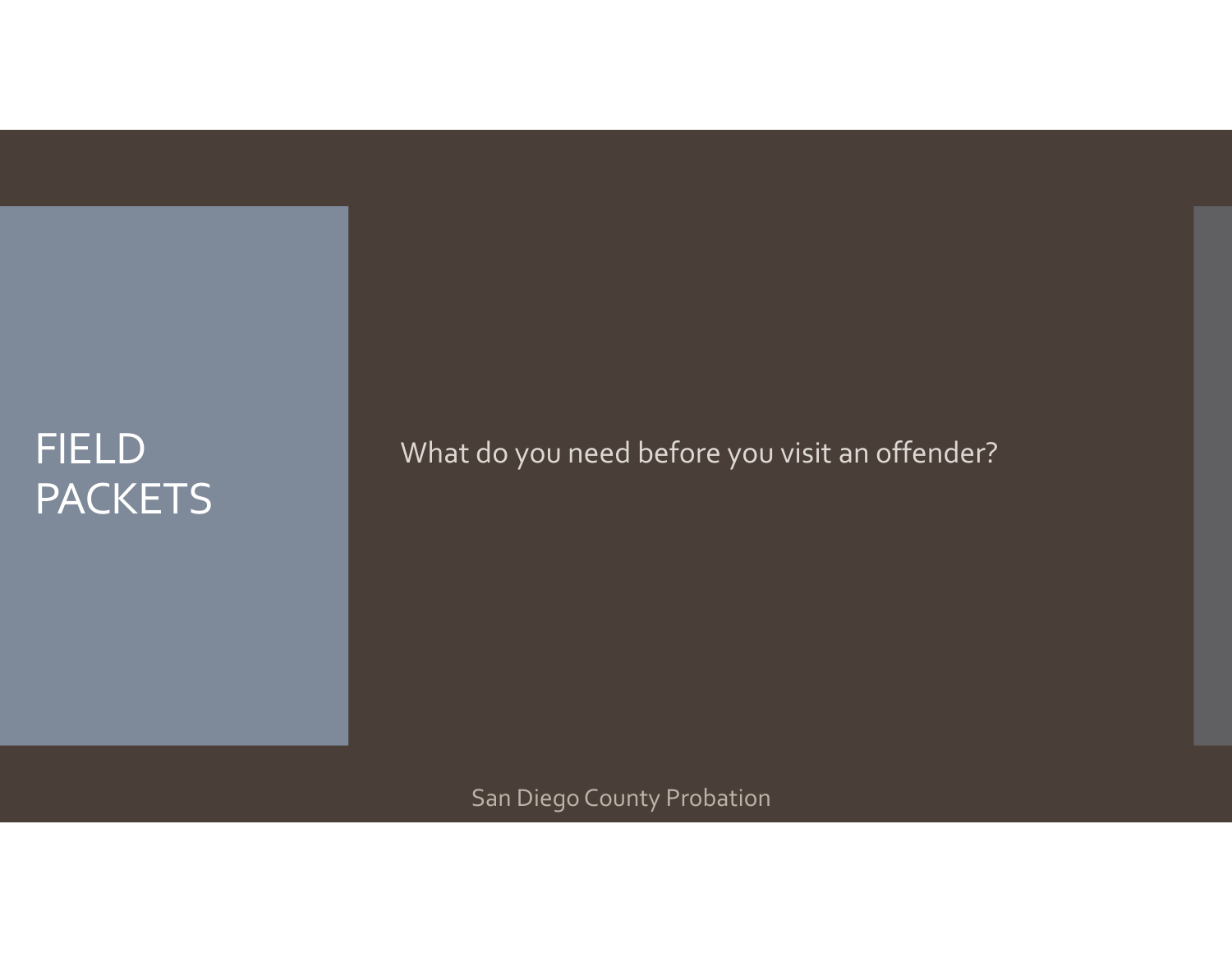#### SITUATIONAL AWARENESS

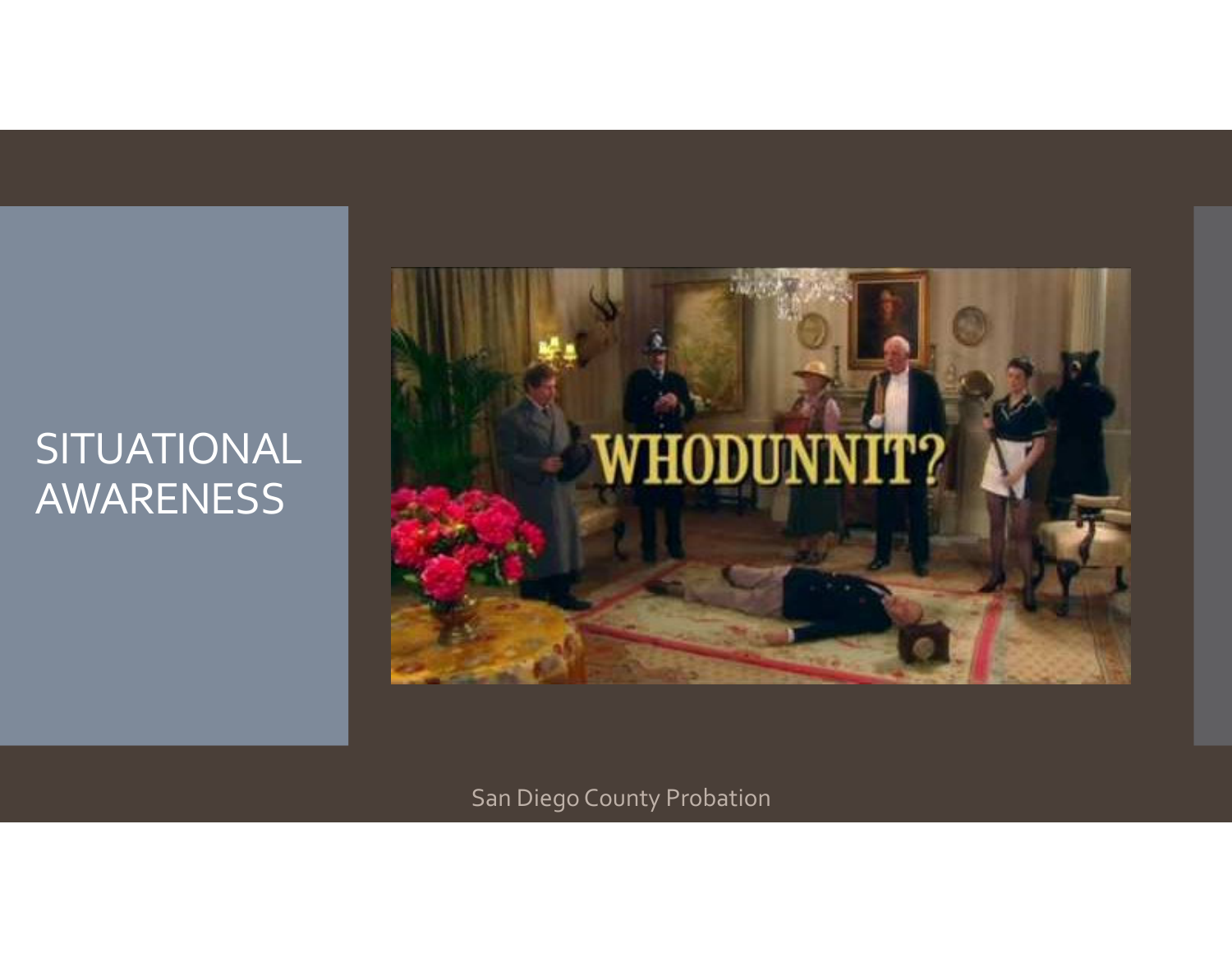#### PRE‐ASSAULT INDICATORS

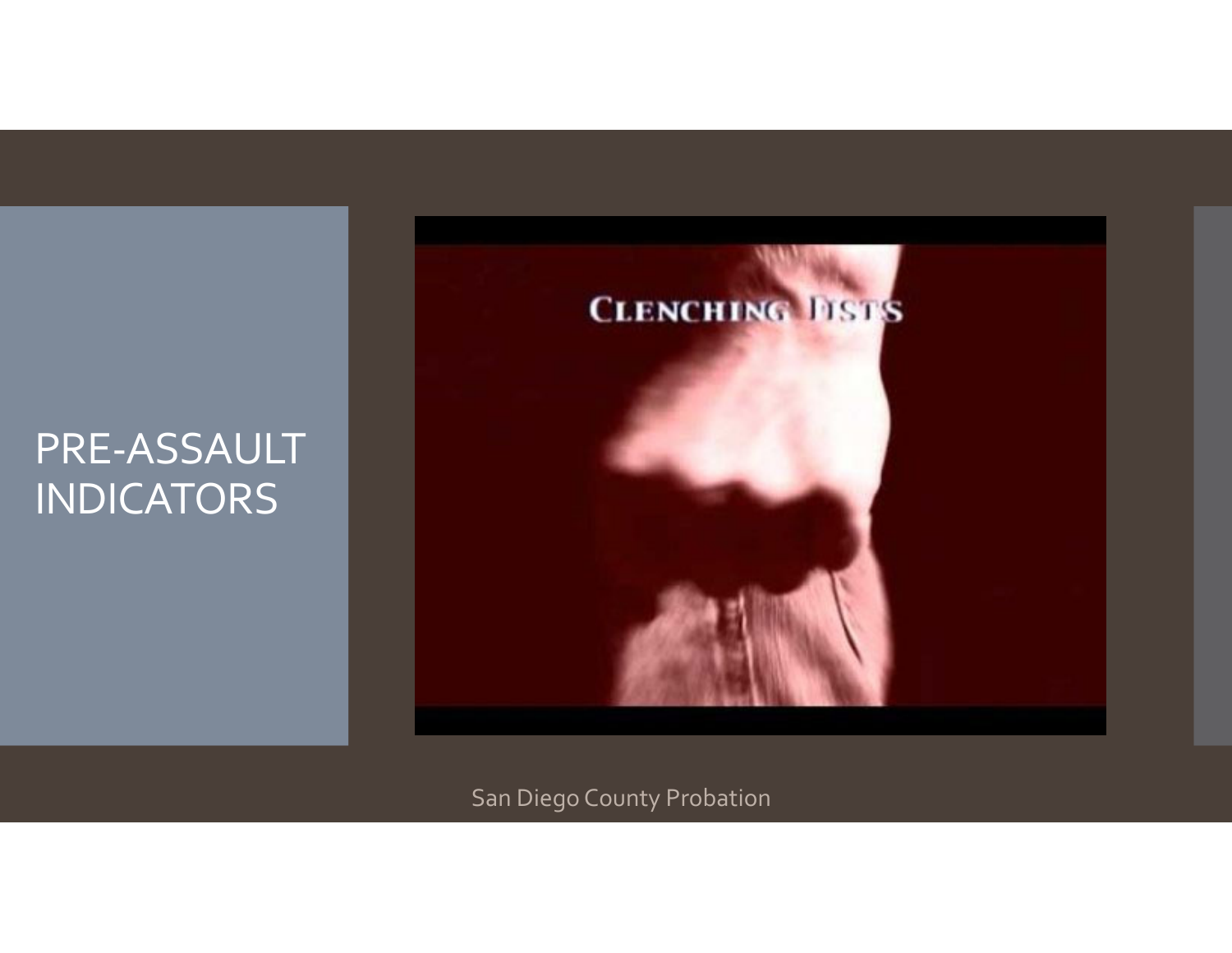#### Pets

What do look for to ensure your safety?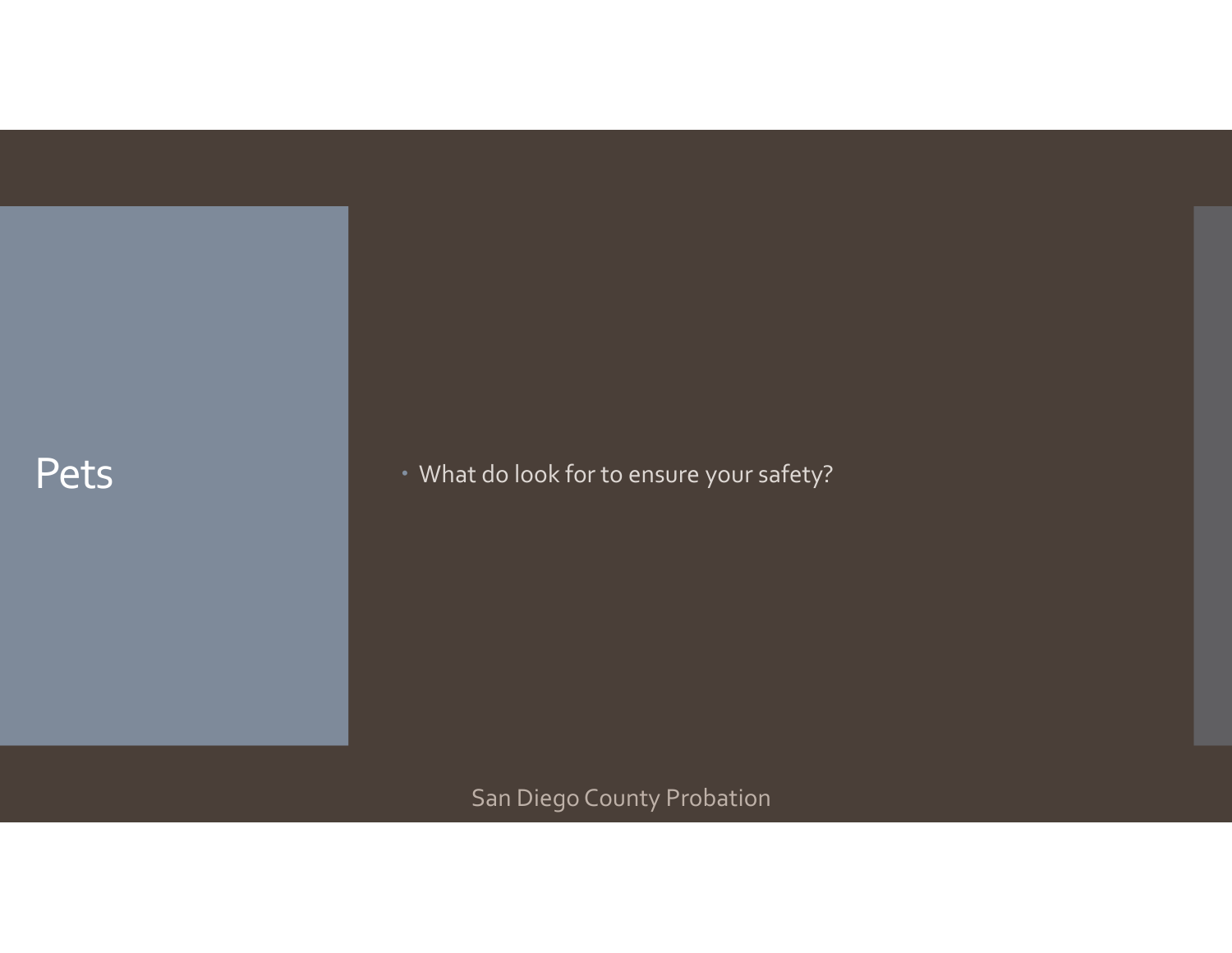#### DRUG PARAPHERNALIA

◆ Syringes-EXTREME CAUTION **Glass pipes ◆ Razor Blades**  Spoons, brillo pads, tin foil Wear latex gloves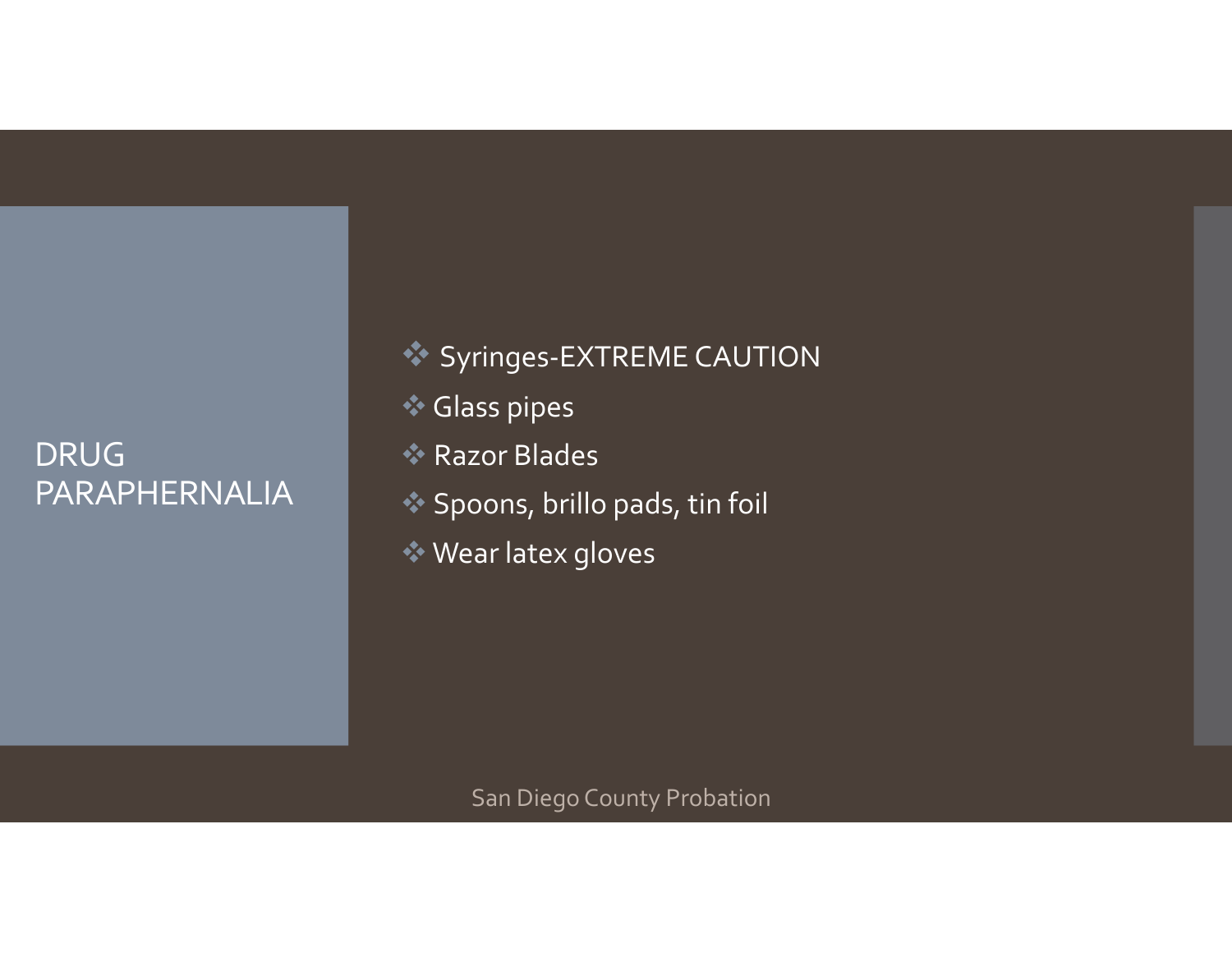#### DRUGLABS

 $\triangle$  Be aware of unusual smells or strong chemical odors If you discover <sup>a</sup> lab, do not enter the area Evacuate occupants Vent lab‐open doors and windows Secure <sup>a</sup> safe perimeter and call fire department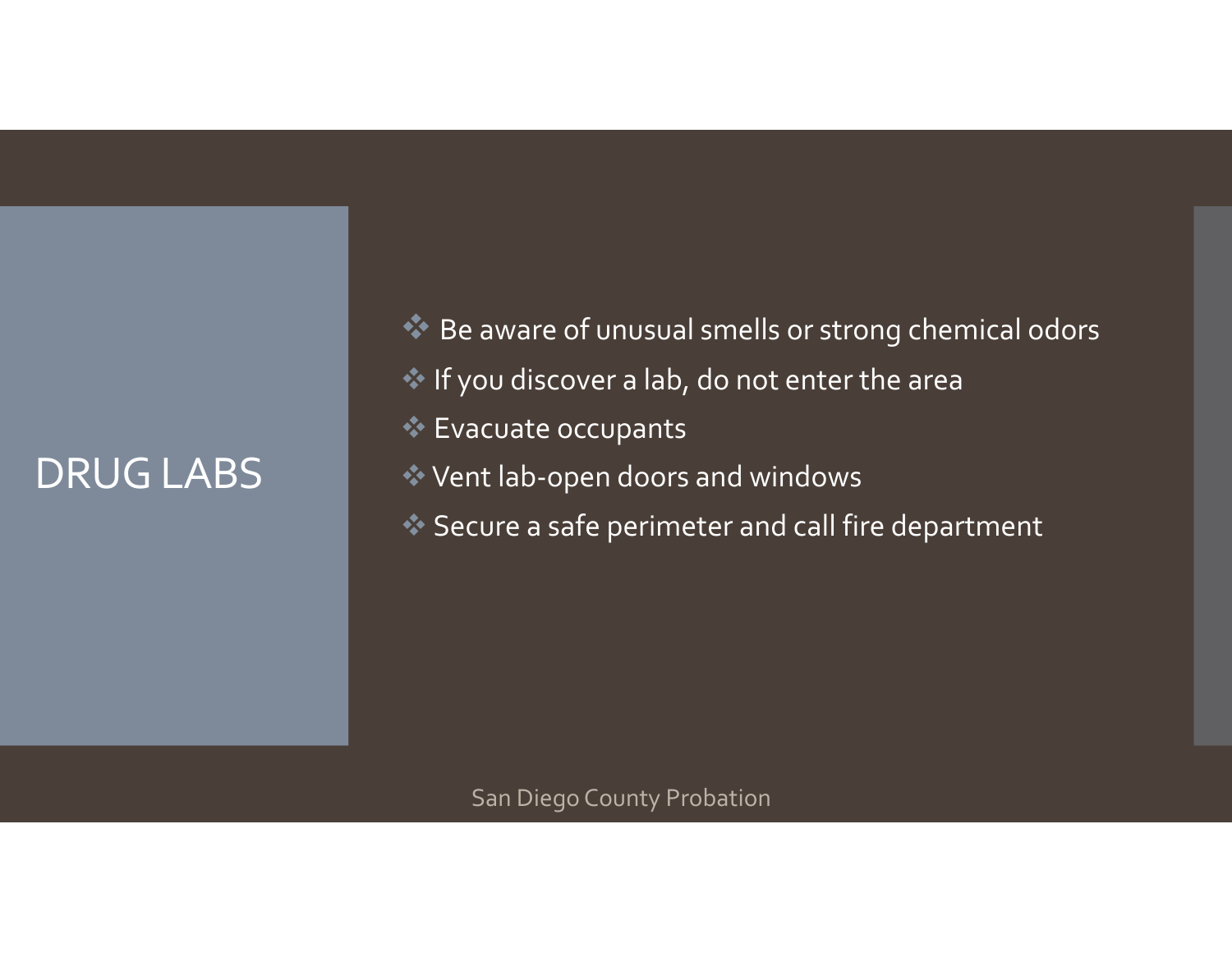### EXPLOSIVE DEVICES